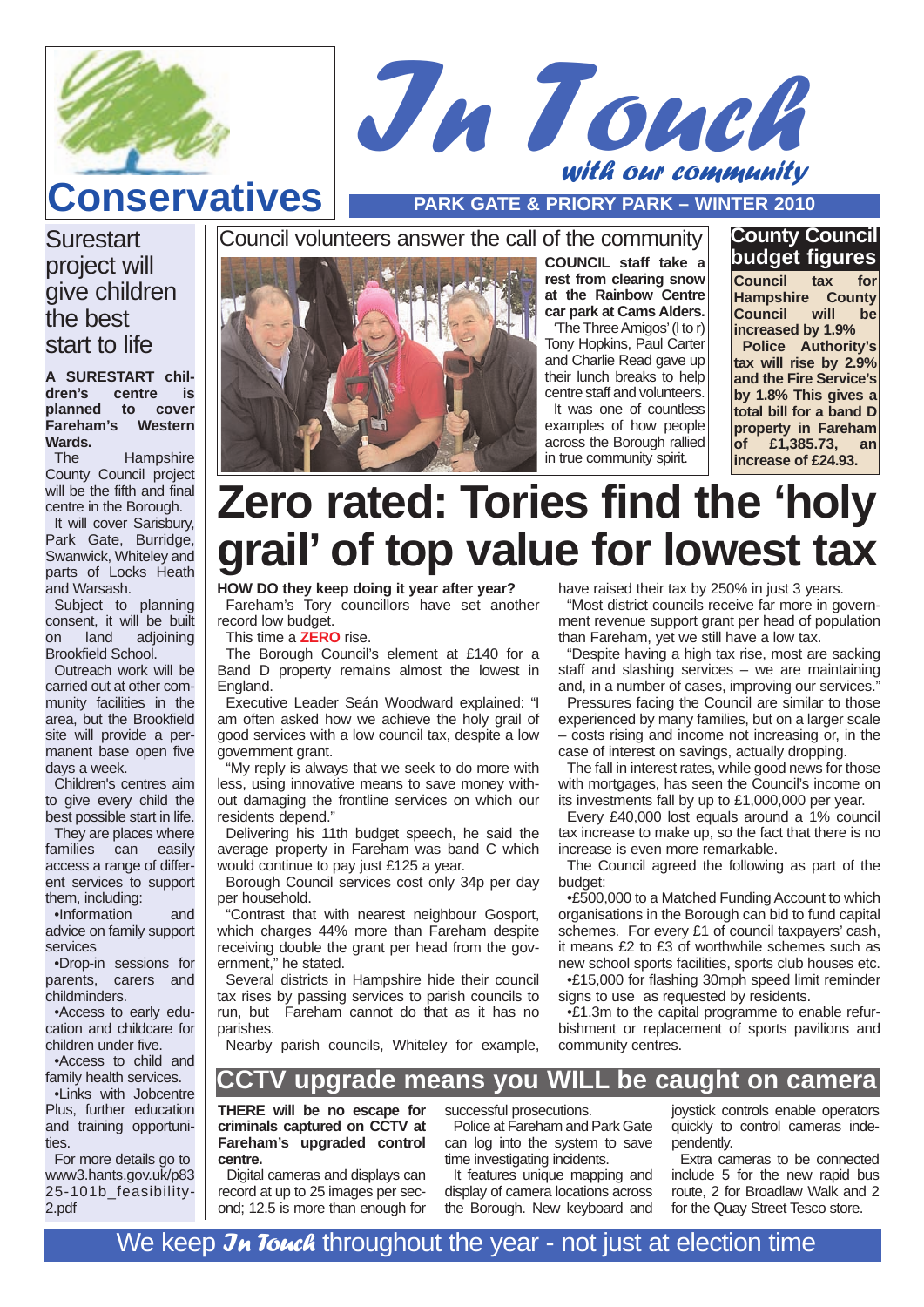

## In Touch 2 Winter 2010

# **WARD NEWS BRIEFS**

#### **Tulip trees**

Two tulip trees will be planted on Little Green, Sarisbury to replace the old chestnut tree.

The request was made by Sarisbury Residents' Association and the full £550 cost of the project was granted.

All applications from residents to fund local projects from the Neighbourhood Initiative Fund will be considered.

#### **Green campaign**

Colin Mitchell will give a short presentation at the next Western Wards CAT meeting to tell residents what the Council is doing about Green issues and how they can become involved through the setting up of a Greening Campaign in the Borough.

#### **Extension planned**

A £45,000 extension to their clubhouse at Priory Park is being planned by Lockswood Bowling Club, which was runner-up in last year's national bowling club awards.<br>It will

It will provide improved facilities for visiting clubs and it is hoped it will be partfunded by a matching grant from Fareham Council.

Councillor Brian Bayford said: "We are very pleased that this well attended bowling club has been chosen as the second best club in the country against considerable competition.

"Perhaps, after the extension is completed, first place will be awarded next year."

# **From the cold east to Coldeast: freeze keeps new hospital a bit longer on ice**

The new hospital will top the agenda at the next Western Wards CAT meeting at 7 pm on Wednesday, March 17 at St John's Church Hall, Locks Heath. There will be speakers from the Borough Council and<br>Hampshire Primary

Hampshire Care Trust.

#### **IT'S BEEN in the deep freeze for over three decades.**

Now, the cold east weather has brought more trauma to Fareham's Community Hospital at aptly named Coldeast.

A year ago, a blizzard wiped out the ceremony to dig the first turf to start the £23.5m project.

This January's big freeze has kept it on ice for a bit longer.

It will take about three months to commission, including transfer

of services from the Sylvan Clinic, Highlands Road Clinic and oth-

ers, and should receive its first patients in June.

But the public will get a preview during three open days to be arranged in early May.

The hospital, which has a new entrance in Brook Lane, will initially deal mainly with diagnostic and minor treatment services. It will **TOP OF AGENDA**

contain:<br>Large out-patient department replacing

the Sylvan Clinic with 6 consulting suites and 2 ante-natal suites. •Rehabilitation unit with

2 consulting rooms and 6 treatment cubicles, replacing and enhancing current services at Highlands Road Clinic.

•2 general-purpose diagnostic X-ray rooms and 2 ultra-sound units.

•Elderly assessment and treatment centre, including a large treatment area and 2 consulting suites.

•Older persons' mental health day hospital with 2 consulting suites, treatment room, sitting room and 2 activity rooms.

With the existing facilities on the site Summervale, Rivendale, the

**SEVERAL organisations have benefitted from County Councillor Seán Woodward's £10,000 budget to aid** Groups benefit from slice of good causes budget

**worthy local causes.** So far he has awarded the following grants:

•1st Sarisbury Green Scout Group £1,000 for new camping equipment.

•Fareham Fairtrade £200 towards reprinting leaflets.

•Relate marriage guidance £400 towards local client costs.



**Taking shape:** The hospital for which Fareham has waited over three decades.

> Meadows and Hawthorn Court Fareham will have the initial elements of a comprehensive health service campus by the end of 2010.

> Phase 2 should include 12 maternity beds, including two delivery rooms to replace facilities lost at Blackbrook Maternity Home.

Fareham is predicted to have an increase in births of 14%,

with all other areas of Hampshire a decrease; Gosport will have a13% fall.

There is also a need for extra in-patient facilities and an accident treatment service.

Free car parking is provided on site with waiting limited to 4 hours.

Councillor Brian Bayford, a member of the Hospital Project Planning Group, who used to be responsi-

ble for NHS planning in Hampshire, said Fareham's hospital was given top priority in 1976.

"Owing to site difficulties and planning problems, several other community hospitals were developed instead, notably Gosport, which resulted in a reduction in the provision of the fullest range of services at the new hospital."

•Whiteley Rotary Club £850 for dictionaries for primary school leavers in Sarisbury and Whiteley.

•Dance-a-cality £1,000 for lighting and a sound system for this children's dance group who raise money for charity.

•Locks Heath Communicare £1,000 towards a new minibus.

•Sarisbury Church of England Junior School PTA £2,000 towards an adventure playground.

## 'Ludicrous' 1.5 parking spaces per property rule is ditched

**NEW parking standards will be introduced for future housing developments in Fareham.** 

The Borough Council has managed to get around the ludicrous figure of 1.5 spaces per household dictated by the Government.

This produced a nightmare for planners who had to obey Whitehall guidelines over the past 10 years.

Government believed that by preventing people from parking at new properties it would reduce car usage.

Like many Labour ideas it didn't work.

Fareham tried to circumvent the rules by agreeing to use average parking across the borough to equal the target, allowing some flexibility.

But it still resulted in new developments with insufficient parking and caused severe problems.

Last November, as a result of the Local Development Framework process, Fareham was able to introduce new parking standards for future developments.

These are based on the number of bedrooms a property has which seems far more reasonable.

Garages - which tend to be used for storing anything but a car - will not normally count as a parking space.

Councillor Brian Bayford said: "We can't do much about developments already approved and built, but this change does allow Fareham to get it right for the future."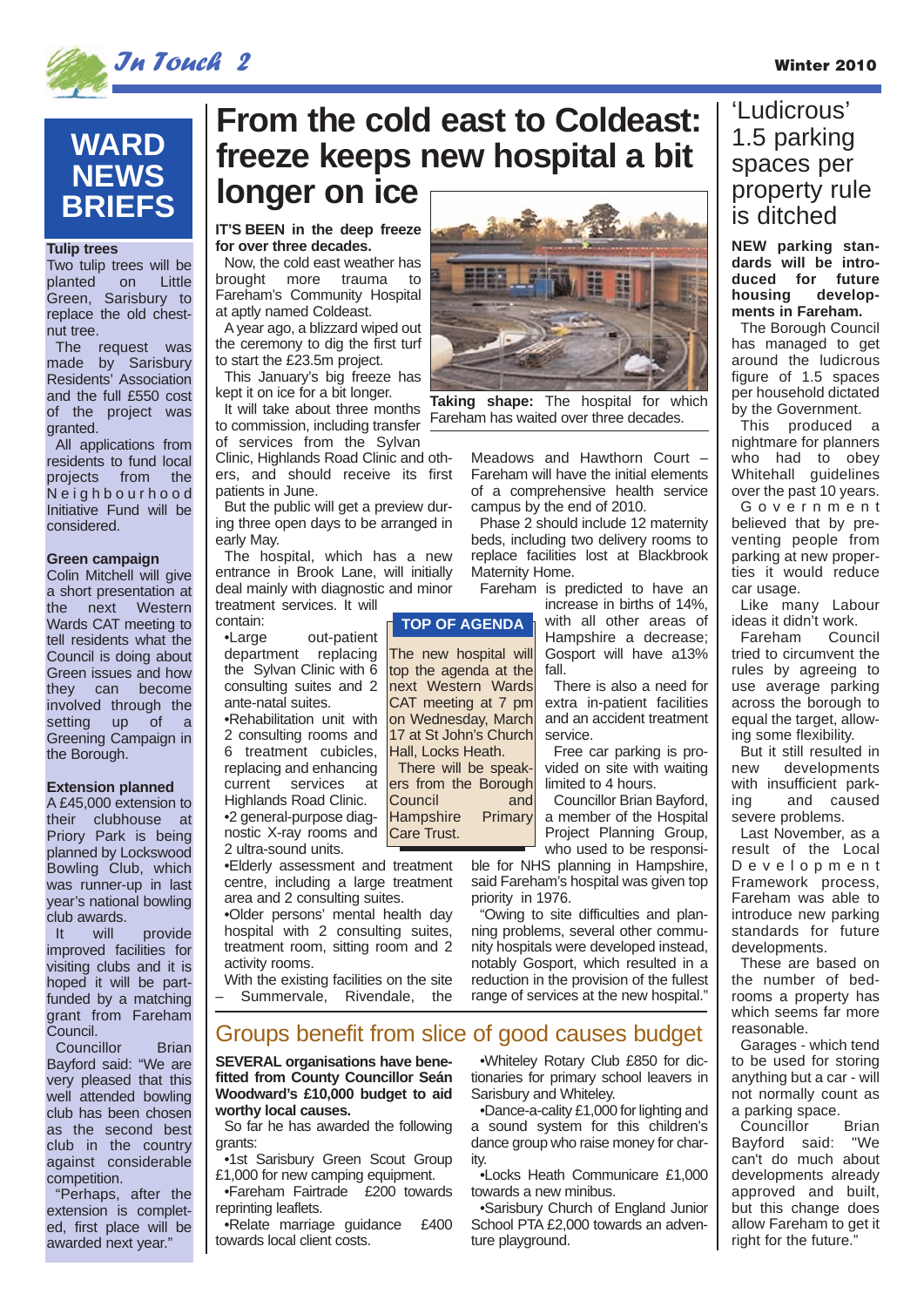Winter 2010 **In Touch 3** and  $\mathcal{I}$ **N** Touch 3

## **Council** prepares 'greening' strategy

**GREENING campaigns will help residents to save money by taking sensible and non-life changing measures to conserve energy.**

Councillor Brian Bayford said the main purpose was to assess the impact climate change might have on Fareham and to outline priority actions which the Council, its partners and residents should take.

Residents will be consulted at the next round of Community Action Team meetings when they will be advised how they can become involved in setting up Greening Campaigns in the Borough.

The strategy will go before Fareham's Executive in March and a public meeting to gauge the level of interest is planned for April 27 in Ferneham Hall.

Councillor Bayford said the Government had told councils to take a clear lead on these issues.

"Fareham Council has an important role to play in developing a local response to these targets," he said.

# **Brian throws some light on 'new lamps for old' project**

**WORK to replace and maintain 250,000 streetlights across Hampshire is at last a step nearer.** 

A five-year private finance initiative will be carried out by Southern Electric Contracting. All lighting columns over 15 years old – about 150,000 in total – and all lanterns will be replaced by new high efficiency units.

Focus for the following 20 years will be on maintaining and operating the new lights to a high standard.

Councillor Brian Bayford

said: "I hope that once the project is up and running many areas in Park Gate ward will be upgraded within the next two years.

"I have been requesting new lighting in several roads for a considerable time and officers are aware of my requests, which deserve to be at the top of their priority list.

"Unfortunately, other areas are considered worse than ours."

**Photo:** Brian Bayford points to a rusting lamp standard in Pine Walk, Park Gate, one of many he wants replaced.



## Victory in fight to keep local day care services

#### **TRUSTEES at**

**Lockswood Day Care Centre County Council contract for day care, which went to Age Concern.**

It had sparked major concern among the aged, particularly as Age Concern wanted it relocated at Kershaw Day Centre in north Fareham.

However, due to a change in funding arrangements, clients can opt to receive a direct payment from Hampshire's Adult Services and choose where to use it.

It reopened as Lockswood Day Care Services and those who choose to use the Lockswood Centre can ask for County Council funding towards the cost.

Pick-up and return home will continue as previously, plus the provision of a cooked meal.

After intervention by County Councillors Seán Woodward and Keith Evans, day care is now being provided free at Locks Heath Sports and Social Club in Warsash Road for older people with a disability and dementia.

Councillor Woodward said: "I am delighted that after our campaign the day care service for the elderly continues to be provided in Locks Heath.

"To have moved it to a remote location in north Fareham would have been unacceptable."

## **Transporters** banned from bus stops

**THE A27 Bridge Road** running **Sarisbury and Park Gate has been suffering from transporters delivering cars to local sales businesses and their storage areas.** 

These vehicles have been parking in bus stops and other places nearby and causing problems for buses and their passengers, who have sometimes had to walk into the busy road to board or leave the bus.

Councillor Brian Bayford said: "Thanks to Police Sergeant Dave Spacey and his team the problem now seems to have been solved.

"He has persuaded the companies to use the little used lay-by in front of Sarisbury Social Club for unloading where there should be little disruption for anyone."

Fareham Council will make the stop bays bus clearways, allowing the police and Fareham parking enforcement officers to take action against any vehicle other than buses parking, loading or unloading at the bus stop.

# **PARK GATE & PRIORY PARK CONSERVATIVES**

**We are very active with social and political events and membership drives. If you would like further details, to join us, or to help in any way such as distribution of In Touch newsletters in your road, please contact your ward councillors.**



**Brian Bayford** 1 Camargue Close Whiteley PO15 7DT Tel: 01489 880740 email: bbayford@fareham.gov.uk



### **WARD COUNCILLORS Park Gate**

**Marian Ellerton** 230 Botley Road Burridge SO31 1BL Tel: 01489 570774 email: mellerton@fareham.gov.uk

**COUNTY COUNCILLOR Fareham Sarisbury**

**Seán Woodward** 8 Persian Drive, Whiteley PO15 7BJ Tel: 01489 881030 email: sean.woodward@hants.gov.uk